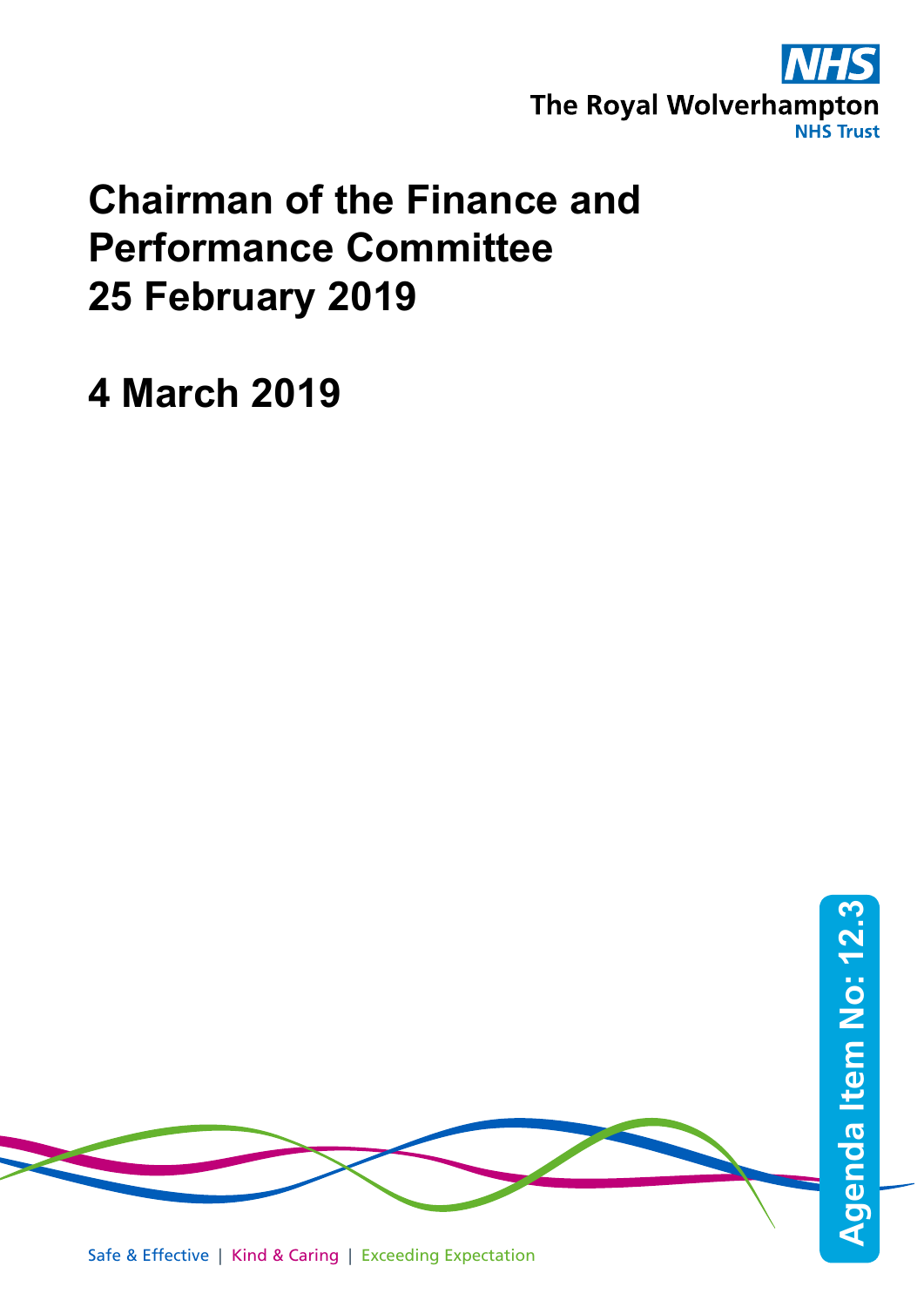# **ASSURANCE/ESCALATION Report of the Finance and Performance Committee**

| <b>PREPARED BY</b>         | Chairman of the Finance and Performance Committee                                                                           |   |  |
|----------------------------|-----------------------------------------------------------------------------------------------------------------------------|---|--|
| <b>DATE PREPARED</b>       | 25 <sup>th</sup> February 2019                                                                                              |   |  |
| <b>SUBJECT</b>             | Chairman's Summary Report                                                                                                   |   |  |
| <b>PURPOSE</b>             | To provide assurance to the Board in relation to all delegated responsibilities of the Finance and<br>Performance Committee |   |  |
| <b>STRATEGIC OBJECTIVE</b> |                                                                                                                             |   |  |
| <b>OVERVIEW OF</b>         | CQC STANDARDS (For Use of Resources)                                                                                        | x |  |
| <b>ASSURANCE</b>           | <b>NHSLA</b>                                                                                                                |   |  |
| <b>THEMES/INDICATORS</b>   | <b>OTHER REGULATORY STANDARDS - Statutory Financial Duties</b>                                                              | X |  |
| <b>HIGHLIGHTED IN THE</b>  | NATIONAL GUIDANCE/NATIONAL AUDITS                                                                                           | x |  |
| <b>REPORT</b>              | <b>EXTERNAL REVIEWS</b>                                                                                                     | x |  |
|                            | <b>INTERNAL REVIEWS</b>                                                                                                     | x |  |
|                            | CLINICAL OUTCOMES                                                                                                           |   |  |
|                            | TRENDS/RECURRENT THEMES                                                                                                     |   |  |
|                            | <b>CLINICAL EFFECTIVENESS</b>                                                                                               |   |  |
|                            | <b>BAF/RISK REGISTERS</b>                                                                                                   | x |  |

### **1) Current report - Emerging issues for report (summarise issues or information impacting on the area/compliance/ indicator)**

| <b>Assurance</b>                    | Specific Item/issue                                                                                                                                  | <b>Summary of Assurance (internal or External)</b>                                                                                                                                                          | <b>Outcome</b>                                                                                                                                                                                                                                                                                                                                                                 |                                                                |
|-------------------------------------|------------------------------------------------------------------------------------------------------------------------------------------------------|-------------------------------------------------------------------------------------------------------------------------------------------------------------------------------------------------------------|--------------------------------------------------------------------------------------------------------------------------------------------------------------------------------------------------------------------------------------------------------------------------------------------------------------------------------------------------------------------------------|----------------------------------------------------------------|
| Theme/In                            | <b>Reviewed</b>                                                                                                                                      | Positive                                                                                                                                                                                                    | Negative                                                                                                                                                                                                                                                                                                                                                                       | and any on-                                                    |
| dicator                             |                                                                                                                                                      |                                                                                                                                                                                                             |                                                                                                                                                                                                                                                                                                                                                                                | going risk                                                     |
| <b>Board Assurance Framework</b>    | Cost Improvement<br>Programme (CIP)<br>achievement.<br>In support of SR8 on<br>the BAF (that there is<br>a failure to deliver<br>the recurrent CIP). | The Trust has identified an<br>element of vacancies that can<br>be identified as recurrent CIP<br>Continuing work to develop<br>PID pipeline<br>The Clinical Excellence<br>programme is well supported.     | At M10, the Trust is forecasting to<br>deliver £14.263M (an increase of<br>£2.394M<br>since<br>M9),<br>leaving<br>a<br>shortfall of £10.737M against the CIP<br>Target. The Trust's recurrent YTD<br>delivery is £1.496M with forecast<br>outturn of £4.177M and the Trust's<br>non-recurrent<br><b>YTD</b><br>delivery<br>is<br>£9.987M with forecast outturn of<br>£10.086M. | <b>Initial risk is</b><br>rated red<br>and remains<br>red.     |
| <b>Board Assurance</b><br>Framework | Mid Staffordshire<br>FT transaction.<br>In support of SR9 on<br>the BAF (that the<br>underlying deficit in<br>the medium term is<br>not eliminated). | The Trust has received<br>payment for 2017/18                                                                                                                                                               | The Trust has received a sum which is<br>again £200k less than it believes is<br>owed and is continuing to query this.                                                                                                                                                                                                                                                         | Initial in year<br>score<br>amber.                             |
| <b>Board Assurance Framework</b>    | Loss of Emergency<br>Admissions Income.<br>In support of SR9 on<br>the BAF                                                                           | The Trust has agreed a<br>risk/gain share agreement<br>with Staffordshire and<br><b>Wolverhampton CCGs</b><br>including MRET (for<br>Wolverhampton access to this<br>is through the A&E delivery<br>board). | The Trust lost a significant amount of<br>income through its revised pathways<br>of care that appropriately ensured<br>the Trust did not admit some<br>patients. The estimated loss of this<br>revised pathway was £4.8m in<br>2016/17.<br>The Trust has now re- submitted a<br>case for the Frailty/ambulatory care<br>unit to Wolverhampton CCG and<br>discussion continues. | <b>Initial risk is</b><br>rated amber<br>and remains<br>amber. |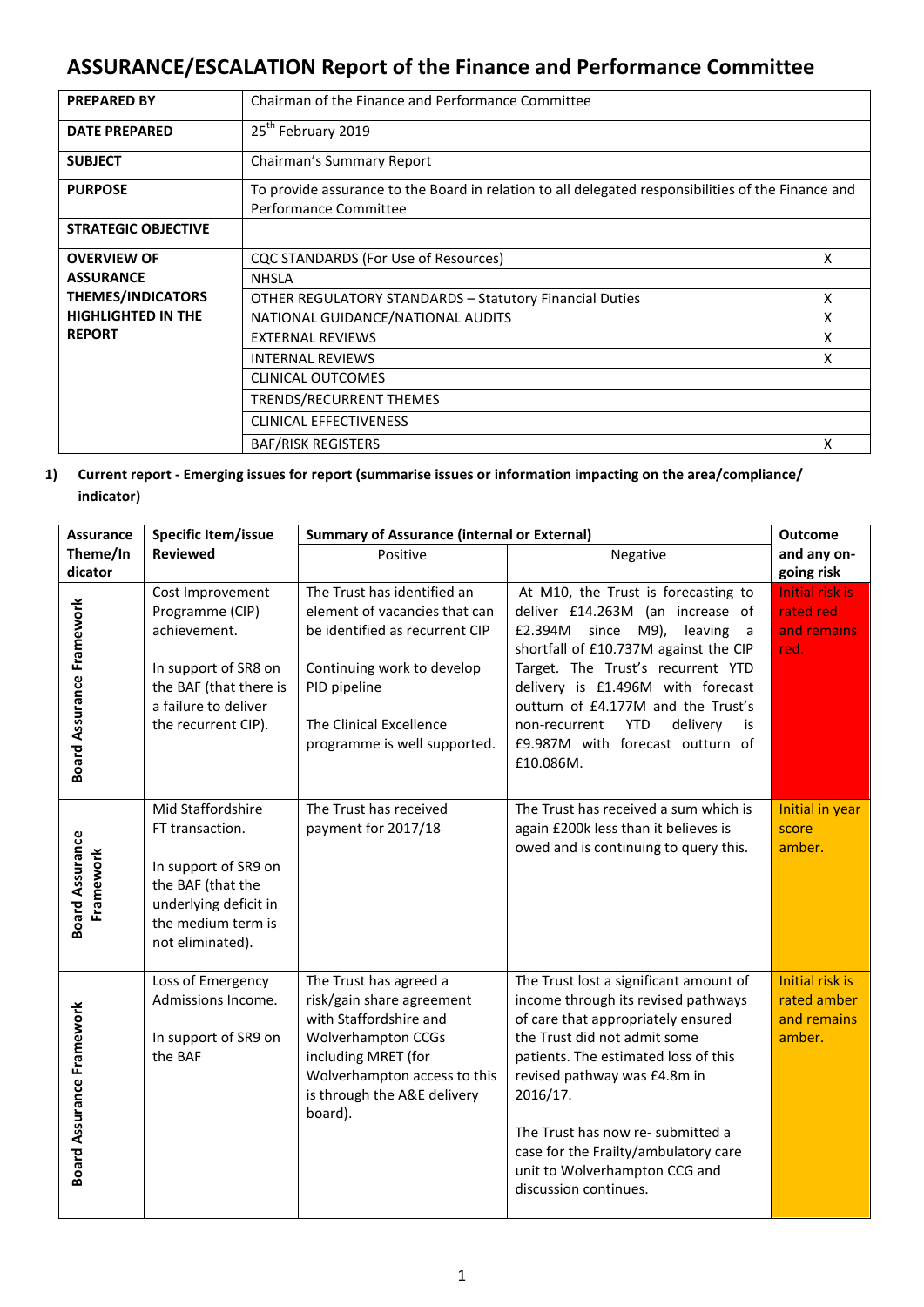| Board Assurance Framework           | Provider<br>Sustainability Fund<br>(PSF).<br>In support of SR9<br>on the BAF.                 | The Trust did not achieve its<br>financial plan for M6                                                                                                                                                                                                      | The financial position and increased CIP<br>phasing for the year remains extremely<br>challenging.<br>The revised forecast year end position<br>indicates Q4 PSF (finance and A&E) will not<br>be achieved although guidance has been<br>received detailing more PSF could be<br>distributed to the Trust but the Trust is<br>unable to identify if and how much this will<br>be. | <b>Initial risk</b><br>is rated<br>high red<br>and<br>changed to<br>high<br><b>Amber as</b><br>Q1 to Q3<br>achieved. |
|-------------------------------------|-----------------------------------------------------------------------------------------------|-------------------------------------------------------------------------------------------------------------------------------------------------------------------------------------------------------------------------------------------------------------|-----------------------------------------------------------------------------------------------------------------------------------------------------------------------------------------------------------------------------------------------------------------------------------------------------------------------------------------------------------------------------------|----------------------------------------------------------------------------------------------------------------------|
| <b>Board Assurance</b><br>Framework | Capital Programme.<br>SR11 on the BAF<br>has been de-<br>escalated to the<br>Risk Register.   | The Trust has now received<br>confirmation that Stroke and<br>Pathology are funded in the<br>next wave of STP capital but<br>the Trust has a process to<br>comply with, to access the<br>funds. All required<br>information is being collated.              | The Trust has submitted the required<br>business cases and is working through the<br>questions/comments raised by NHS<br>Improvement. The Trust has not yet<br>received the cash. Further questions have<br>been raised by DH which have been<br>answered.                                                                                                                        | <b>Initial risk</b><br>is rated<br>high<br>amber and<br>altered to<br>medium<br>amber.                               |
| <b>Risk Register</b>                | Material<br>outstanding Invoice<br>with<br>Wolverhampton<br>CCG for £4.8m.                    | The Trust maintains its<br>position that it is providing<br>the right care for patients but<br>losing material monies as a<br>result and expects the fixed<br>cost/transitional costs should<br>be recognised.<br>Discussion with the CCG have<br>restarted | The Trust is seeking to finalise an<br>agreement with the CCG on to resolve this<br>matter                                                                                                                                                                                                                                                                                        | <b>Initial risk</b><br>is rated<br>amber and<br>remains<br>amber.                                                    |
| <b>Risk Register</b>                | The cost of the<br>Agenda for Change<br>pay award is<br>greater than the<br>funding available | Central funding has been<br>identified to fund the Agenda<br>for Change pay award.<br>The £0.8m shortfall has been<br>built into financial forecasts.                                                                                                       | The calculation of the cost compared to<br>the funding shows a £0.8m current deficit<br>which will increase as the vacancy rate is<br>reduced. A further 0.17m has been<br>released in year from central funds.                                                                                                                                                                   | <b>Initial risk</b><br>is rated as<br><b>Amber and</b><br>remains<br>Amber.                                          |

#### **See updated progress report Additional Items:**

| Specific item/Issue                                 | Lead       | Due Date               | Status <sup>*</sup> |
|-----------------------------------------------------|------------|------------------------|---------------------|
| The Committee will examine in more detail:          |            |                        |                     |
| - Review of the Spell/FCE medicine change in coding | CFO/COO    | Deferred to March 2019 |                     |
| - Report on overseas patients                       | <b>COO</b> | Jan 2019 - Complete    |                     |
| - Update on Radiology capacity                      | COO/DCOO   | Feb 2019 - Complete    |                     |
| - Draft of 5 year financial plan                    | <b>CFO</b> | Deferred to July 2019  |                     |
| - Receive bi-annual self-assessment survey          | Chair      | Feb 2019 - Complete    |                     |

#### **Status \***

| Action not yet | Action In Progress but not on | Action in progress | <b>Action Completed</b> |
|----------------|-------------------------------|--------------------|-------------------------|
| initiated      | target or target has expired  | and on target      |                         |

## **2) Summary, conclusion and recommendations from meeting held on 23rd January 2019:**

a) The Committee discussed the Radiology report and noted the pressures caused by increasing demand and the vacancy situation. The Trust had put in place a number of actions to meet demand, including diverting referrals to DGFT and outsourcing some capacity to the private sector. A Business Case for expansion of services is currently being prepared.

The Committee also discussed the merits of internal recharging for diagnostic tests and the indicators used to test the efficiency levels of the service.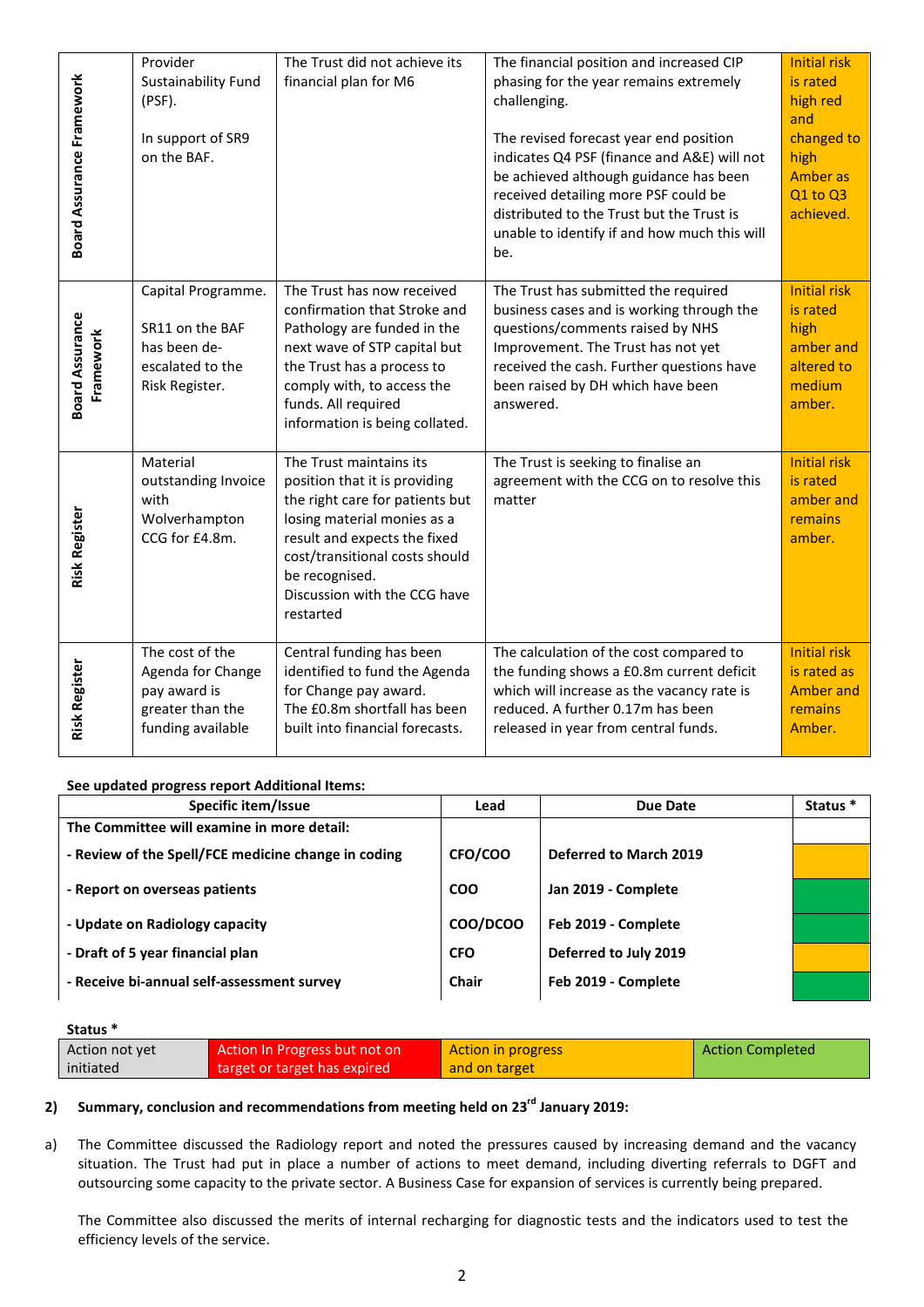- b) The Committee discussed the BAF and noted there had been no changes to the risk scores.
- c) The Committee discussed the Committee self-assessment feedback and concluded that meeting reflection should take place quarterly and that the Terms of Reference for all Committees should clearly state that a self-assessment will be undertaken every two years.
- d) The Committee scrutinised the Finance Report and Supplementary Finance Report for Month 10 and highlighted the following issues:
	- The Trust had achieved a cumulative surplus of £2.335m (including PSF of £7.421m) at the end of month 10. This is £5.172m adverse to the plan.
	- The most significant variance continues to be the pay overspend and the Committee discussed the reasons for the variance and the increase in agency expenditure in month. This had been caused by a number of factors, including some that were specifically funded such as ED middle grades and some e.g. Pathology that would be recharged to other Trusts. The February agency spend is expected to be lower than January's.
	- The Committee also queried the level of bank expenditure in relation to an improving staffing position and noted that reductions in time to recruit and time spent on induction should improve the position.
	- A new financial risk had been added which is the revaluation of Asset Lives policy. This is because there is a national discussion about the use of the national guidance that is being followed by the Trust.
	- Income was largely on plan in January. The MSFT funding for £6.0m had now been paid at £5.8m and this is being queried because it is again £200k less than the Trust believes it is owed.
	- CIP performance was discussed. The CIP achieved in month was £3.0m against a target of £3.1m and the remaining months of the year had a similar target. Year to date was an achievement of £11.48m against £19.7m.
	- The cash position at the end of M10 was £9.5m which was £6.8m below the plan. The Trust was still owed significant sums from DH/NHSI for stroke and pathology (£6.25m).
	- The forecast outturn position was discussed. The likely position would be between the Trust previous forecast of a deficit of £14.8m and the NHSI target. Both income and expenditure are now forecast to be higher than in the previous forecast. Further work on the risks was also being undertaken.
- e) The Committee received the Financial Recovery Board report and noted:
	- At month 10 the Trust is forecasting to deliver £14.263m (an increase of £2.394M since M9), leaving a shortfall of £10.737M against the CIP Target. The Trust's recurrent YTD delivery is £1.496M with forecast outturn of £4.177M and the Trust's non-recurrent YTD delivery is £9.987M with forecast outturn of £10.086M.
	- Progress has been made on closing off Trust recovery Actions and ideas for 2019/20, however, a significant number of PIDs were still awaited and the Committee asked to see further progress on the 2019/20 plan at its next meeting.
	- The Committee asked how unallocated CIP is dealt with and noted that it is held at divisional rather than directorate or corporate level.
	- The Trust has recently received further good practice guidance from NHSI and is working through this.
- f) The Temporary Staffing Expenditure Dashboard was discussed as part of the finance report.
- g) The Committee discussed the annual budget which is due to be submitted to NHSI by the end of March. The Committee agreed to hold an extraordinary virtual meeting to approve the budget once it has been prepared and before the end of March.
- h) The Committee received an update on the Performance Element of the IQP Report (National & Contractual Standards):
	- Referral to Treatment Incomplete Performance saw deterioration during January. This is a knock on effect from reduced activity over the bank holiday period and patients choosing to prolong their waits until the new year. Head and Neck and Maxillo facial services have particular challenges but do not represent the largest numbers. RWT ranks 39/144 nationally.
	- Diagnostics This target has shown slight improvement during January 2019. The endoscopy backlog will be cleared by the end of January. However, there has been an increase of cardiac referrals into Radiology for CT and MRI Heart. The Committee discussed how the improvements could be sustained.
	- Emergency Department The Trust failed to achieve both Type 1 and the All Types target for the month. There was one patient who breached the 12 hour decision to admit target during the month of January. This was a child waiting for a PICU bed. RWT ranked 27/134 Trusts nationally.